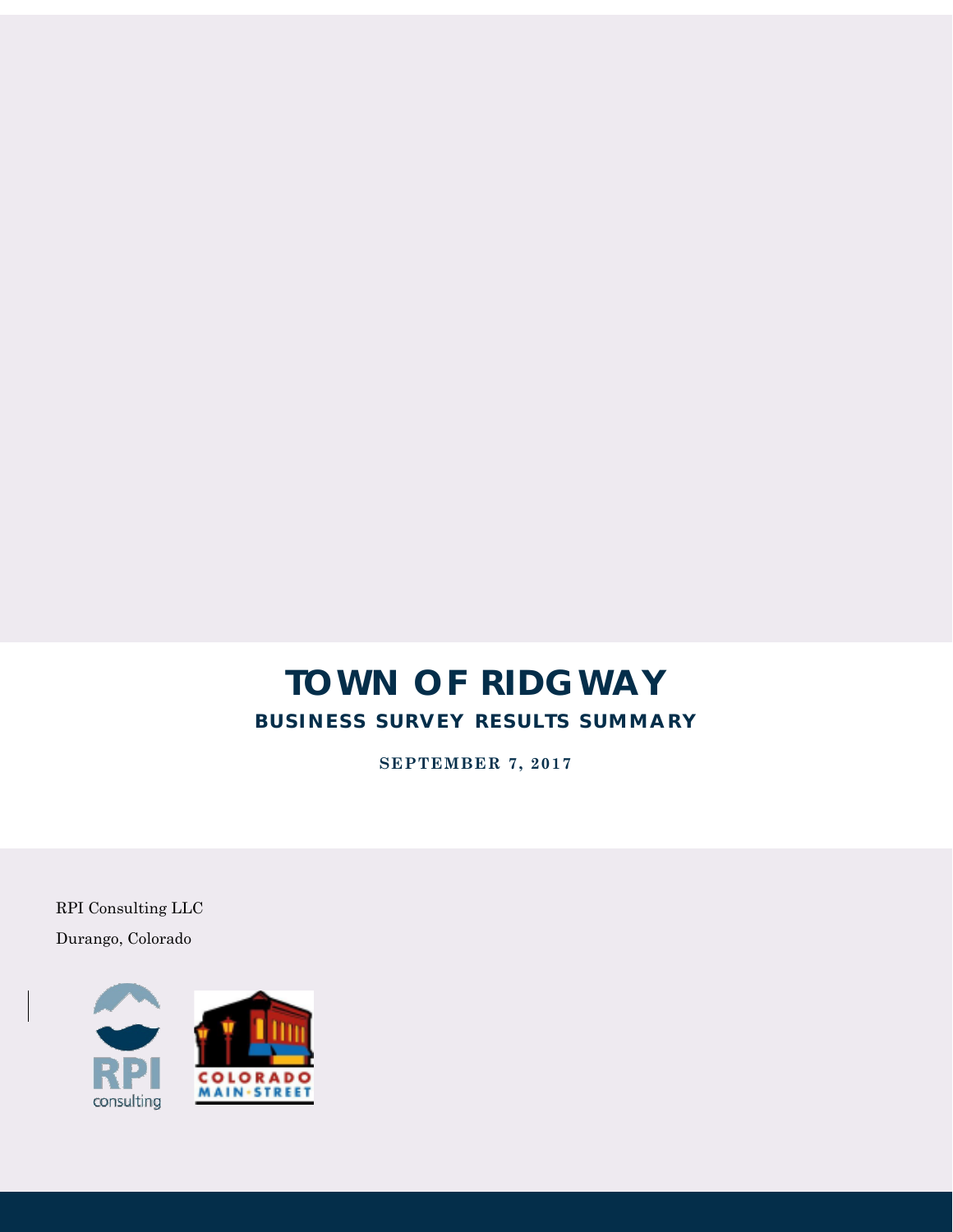The Town of Ridgway contracted for a business and building inventory and business survey in May, 2017. The business survey was conducted in person over two days in early May. RPI Consulting staff contacted businesses by phone or email two weeks prior to the survey to schedule convenient times to stop by each business. Three staff went to each business in the Main Street boundary to conduct the survey. Many businesses were able to complete the survey in person, while others were left with a copy they could complete and drop off at Town Hall. A few businesses requested a digital version and were emailed a link to the online survey. By the end of May, a total of 59 businesses responded to the survey. The following report includes the responses in graphical and table form.



| What social media does your business use? |         |       |
|-------------------------------------------|---------|-------|
|                                           | Percent | Count |
| Facebook                                  | 53%     | 24    |
| Instagram                                 | 22%     | 10    |
| Twitter                                   | 4%      | 2     |
| LinkedIn                                  | 2%      |       |
| Yelp!                                     | 9%      | 4     |
| <b>Trip Advisor</b>                       | 4%      | ົ     |
| Other                                     | 4%      | ∍     |

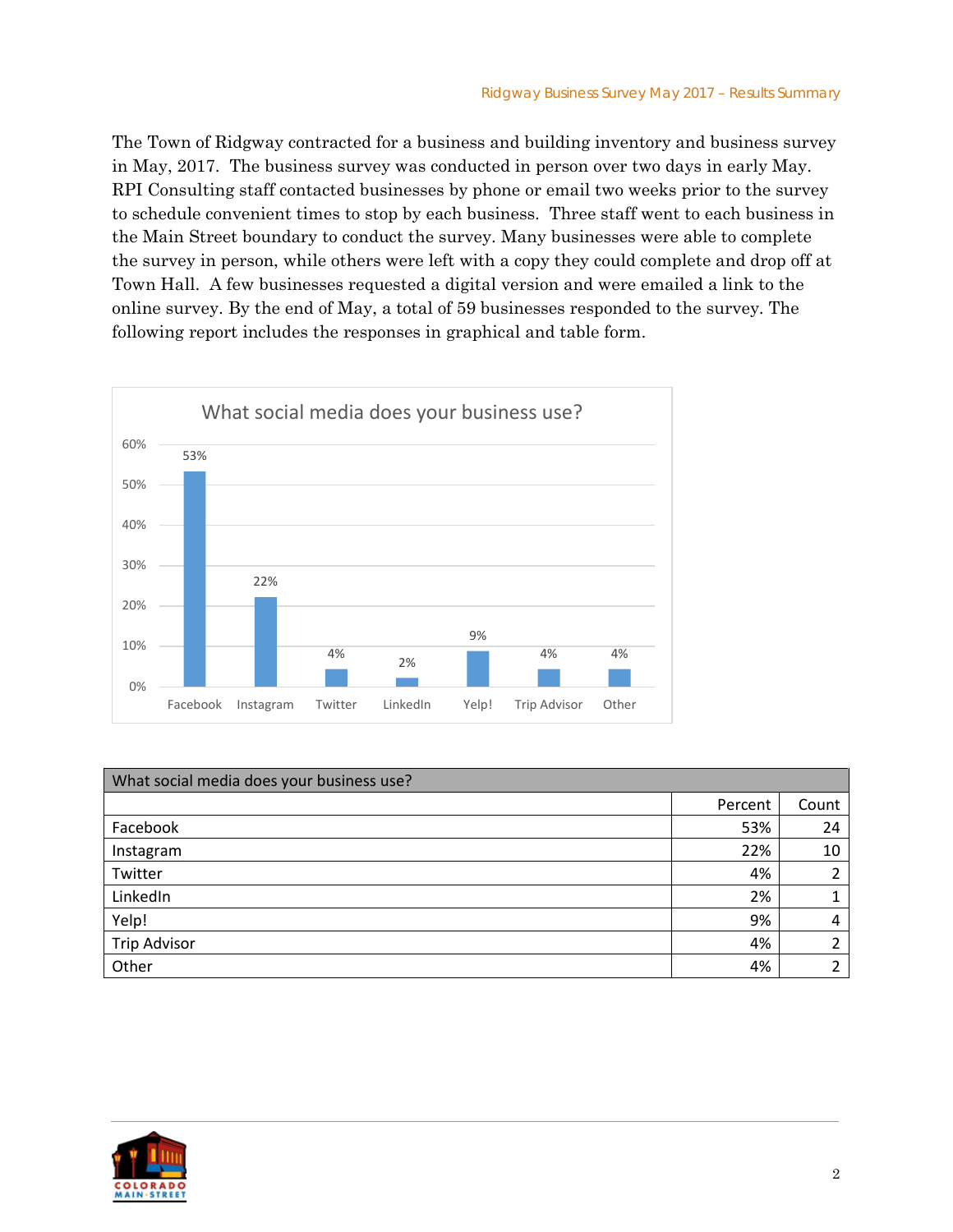| <b>Business type</b>         | Count                   |
|------------------------------|-------------------------|
| Antiques                     | 1                       |
| Arts/Crafts                  | $\,6$                   |
| Architecture                 | 1                       |
| Automotive                   | 3                       |
| <b>Building Trades</b>       | 6                       |
| Clothing                     | $\overline{c}$          |
| Engineering                  | $\overline{c}$          |
| Entertainment                | $\overline{c}$          |
| Financial                    | 1                       |
| Fine Art                     | $\boldsymbol{2}$        |
| Food/Alcohol                 | 11                      |
| Gifts                        | 6                       |
| Grocery                      | 1                       |
| <b>Health Care</b>           | 5                       |
| Home/Garden                  | 6                       |
| Interior Design              | $\overline{c}$          |
| Jewelry                      | 3                       |
| Landscape Design             | $\,$ 3 $\,$             |
| Lodging                      | $\overline{c}$          |
| Manufacturing                | 8                       |
| Nonprofit/Religious          | 3                       |
| <b>Office Supplies</b>       | 1                       |
| <b>Professional Services</b> | $\overline{\mathbf{4}}$ |
| Realty                       | 1                       |
| Recreation                   | 3                       |
| Salon/Spa                    | 1                       |
| <b>Wellness/Fitness</b>      | 3                       |
| Other                        | 24                      |

| Other responses - Business Type        | Count |
|----------------------------------------|-------|
| Transportation                         |       |
| Graphic Design, Photography            |       |
| Education, child care                  |       |
| <b>Gas Station</b>                     |       |
| Consignment                            |       |
| Design, General contracting            |       |
| Construction                           |       |
| Educational                            |       |
| Chiropractor, Nutritionist             |       |
| Retail                                 |       |
| Real estate title and closing services |       |
| Thrift store                           |       |

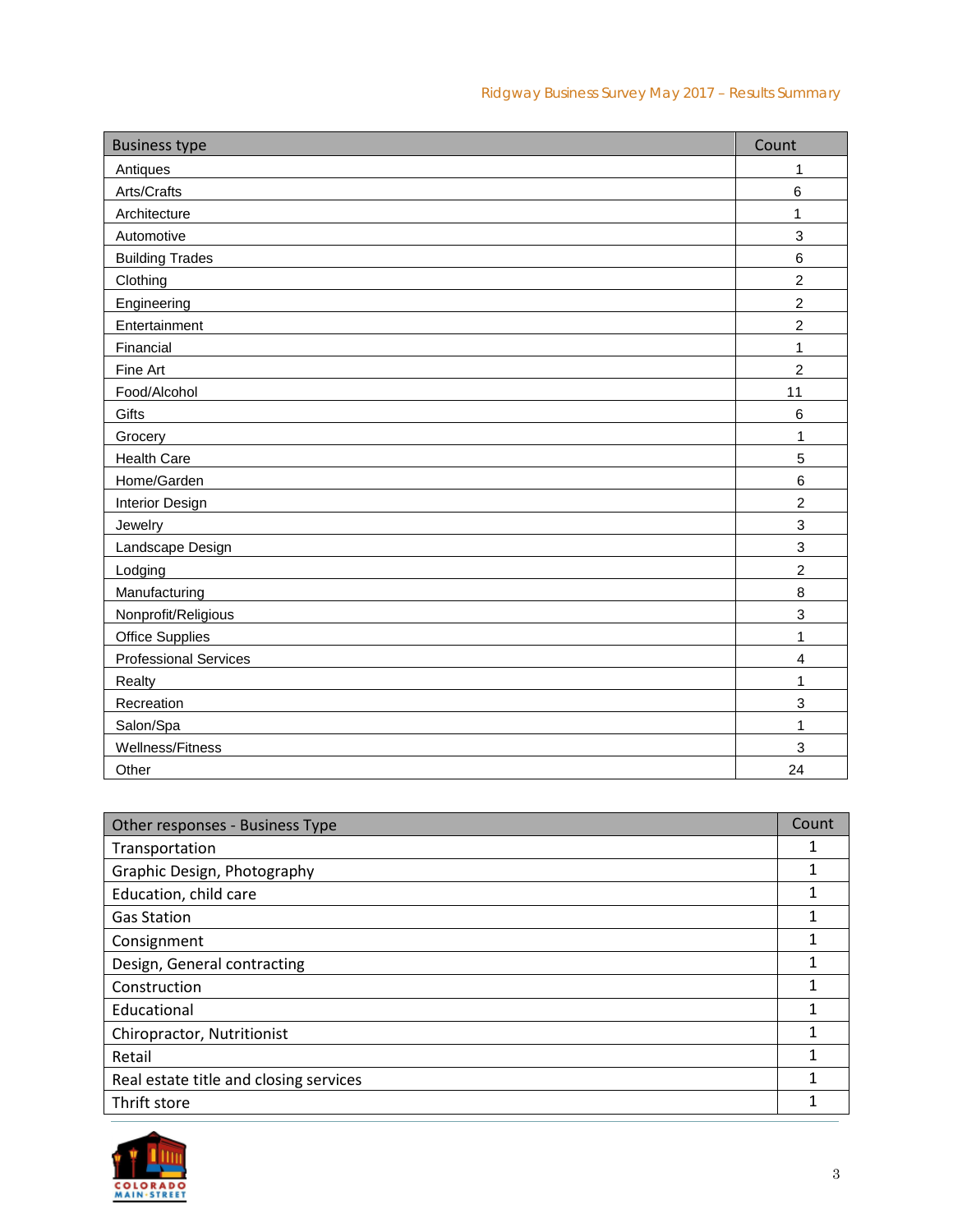| Stringed instrument repair                                                                               |  |
|----------------------------------------------------------------------------------------------------------|--|
| Government                                                                                               |  |
| Hardware                                                                                                 |  |
| Solar contractor                                                                                         |  |
| Management                                                                                               |  |
| Pet food                                                                                                 |  |
| Floral                                                                                                   |  |
| Shipping, copies, stamps, dry cleaning, office services, faxing, scanning, binding, notary,<br>archiving |  |
| Event center and fairgrounds                                                                             |  |
| <b>Accounting services</b>                                                                               |  |
| Recreational marijuana dispensary                                                                        |  |
| Ice cream parlor                                                                                         |  |



## Did you:

|                                  | Percent | Count |
|----------------------------------|---------|-------|
| Start this business from scratch | 75%     | 40    |
| Purchase this business           | 25%     | ∸~    |

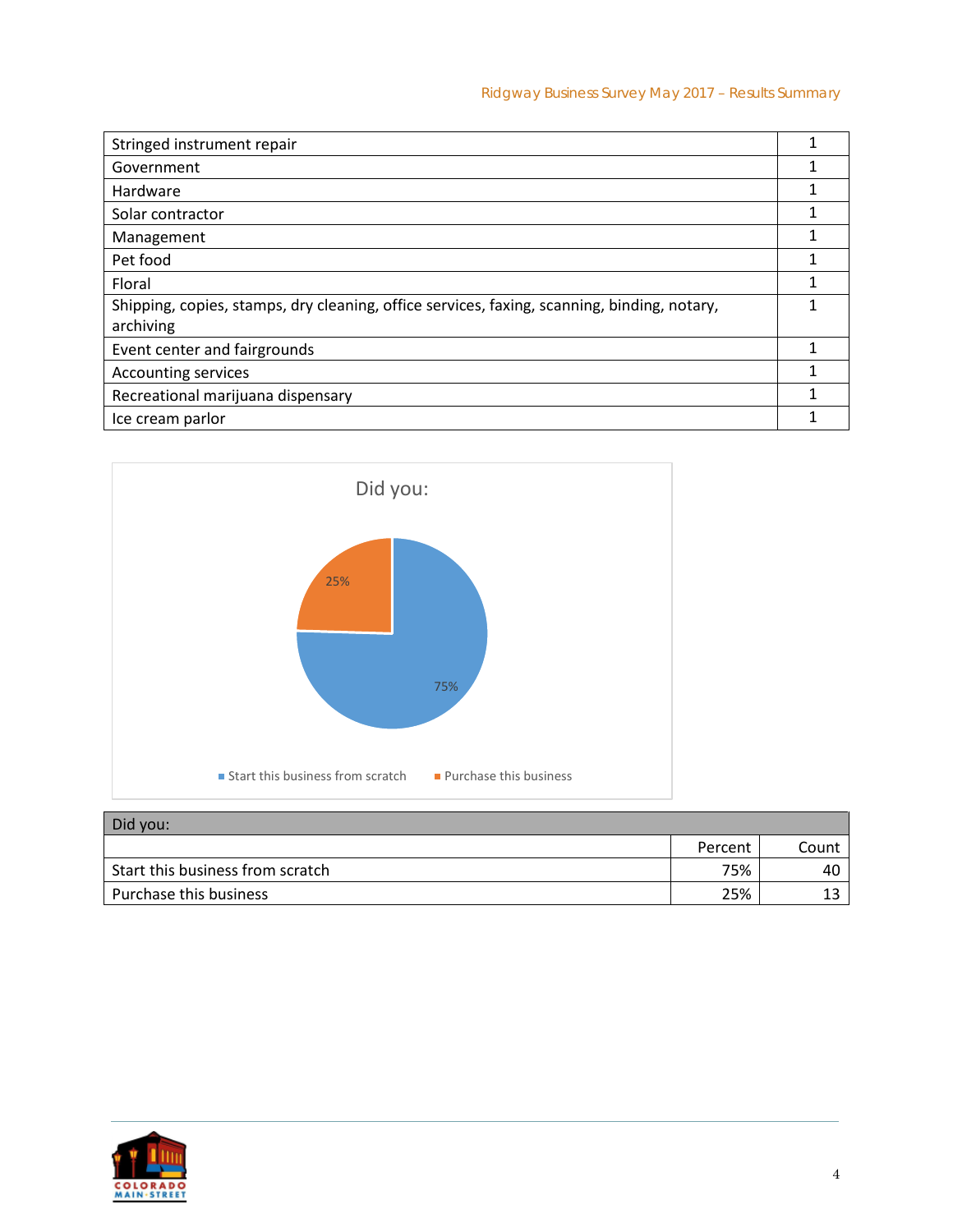

| <b>Business start:</b>                             |         |       |
|----------------------------------------------------|---------|-------|
|                                                    | Percent | Count |
| I moved here to start a business                   | 23%     |       |
| I lived here when I started/purchased the business | 77%     |       |



| Seasonal closure? |         |       |
|-------------------|---------|-------|
|                   | Percent | Count |
| Yes               | 11%     | ь     |
| No                | 89%     | 50    |

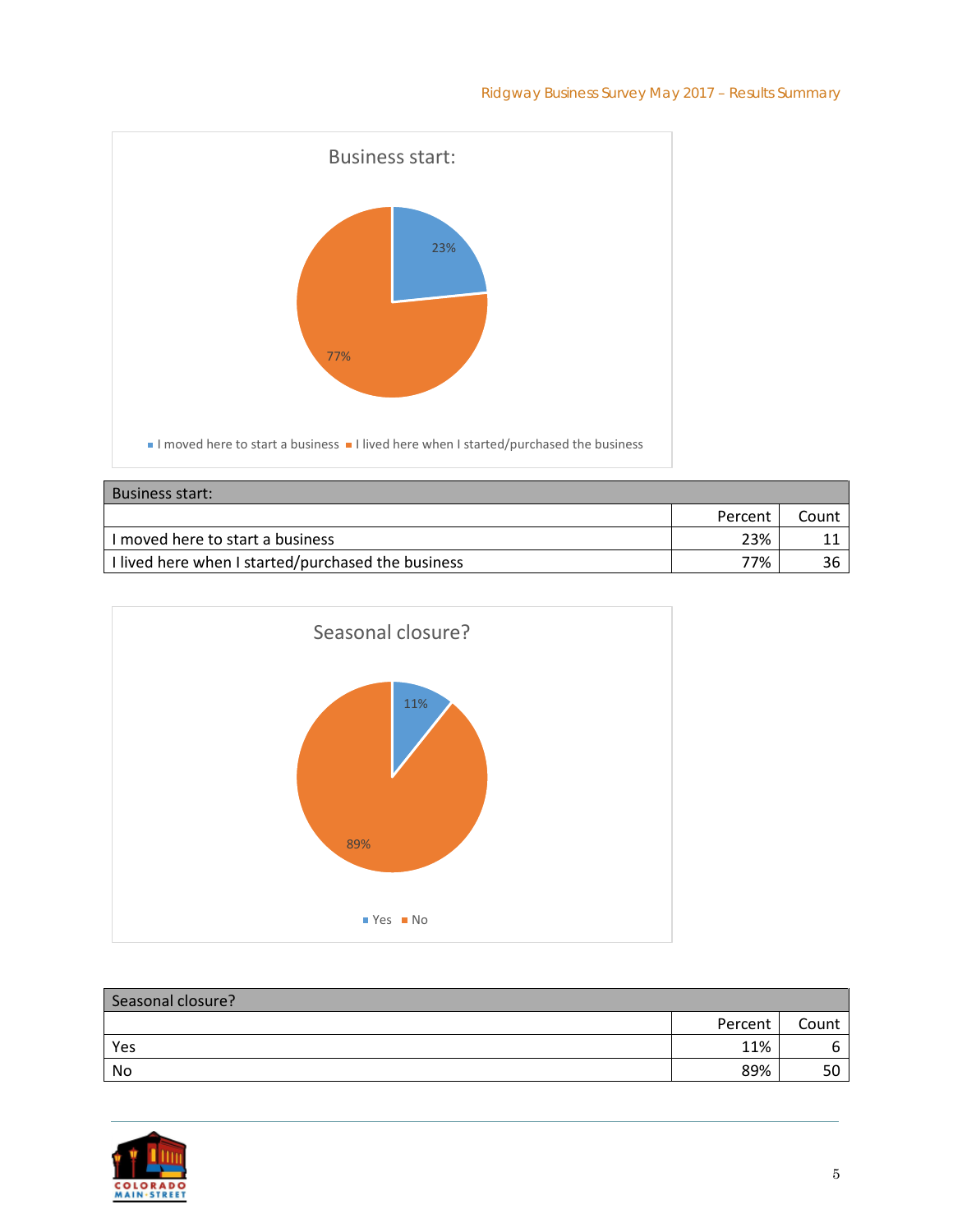



| High sales months (select all that apply) |         |       |
|-------------------------------------------|---------|-------|
|                                           | Percent | Count |
| January                                   | 5%      | 10    |
| February                                  | 2%      | 5     |
| March                                     | 3%      | 7     |
| April                                     | 5%      | 10    |
| May                                       | 9%      | 18    |
| June                                      | 15%     | 32    |
| July                                      | 16%     | 33    |
| August                                    | 16%     | 33    |
| September                                 | 12%     | 26    |
| October                                   | 6%      | 12    |
| November                                  | 4%      | 9     |
| December                                  | 7%      | 15    |

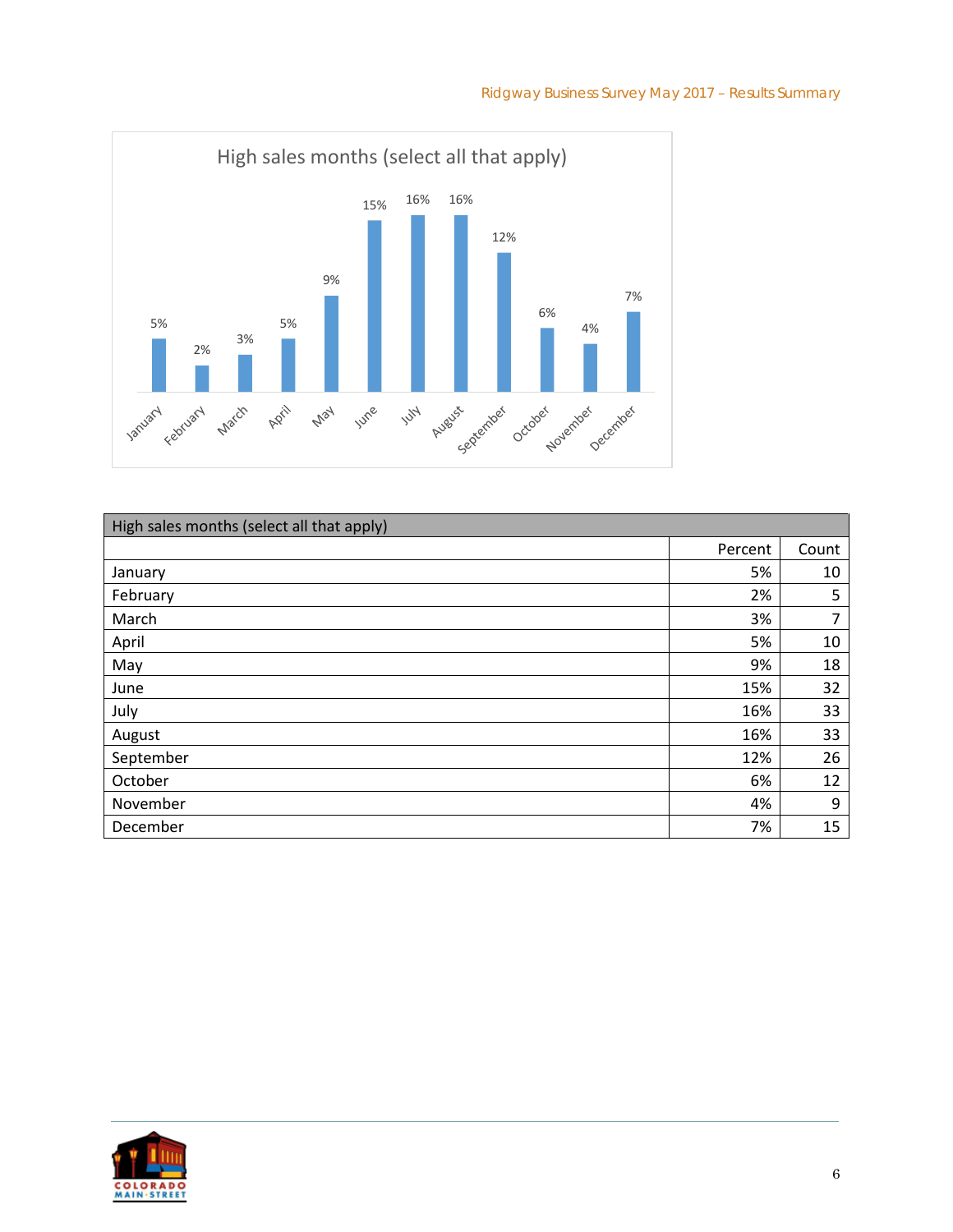

| Low sales months (select all that apply) |         |                |
|------------------------------------------|---------|----------------|
|                                          | Percent | Count          |
| January                                  | 17%     | 20             |
| February                                 | 14%     | 17             |
| March                                    | 12%     | 14             |
| April                                    | 13%     | 16             |
| May                                      | 7%      | 8              |
| June                                     | 3%      | 3              |
| July                                     | 3%      | 3              |
| August                                   | 2%      | $\overline{2}$ |
| September                                | 2%      | $\overline{2}$ |
| October                                  | 7%      | 8              |
| November                                 | 13%     | 16             |
| December                                 | 8%      | 10             |

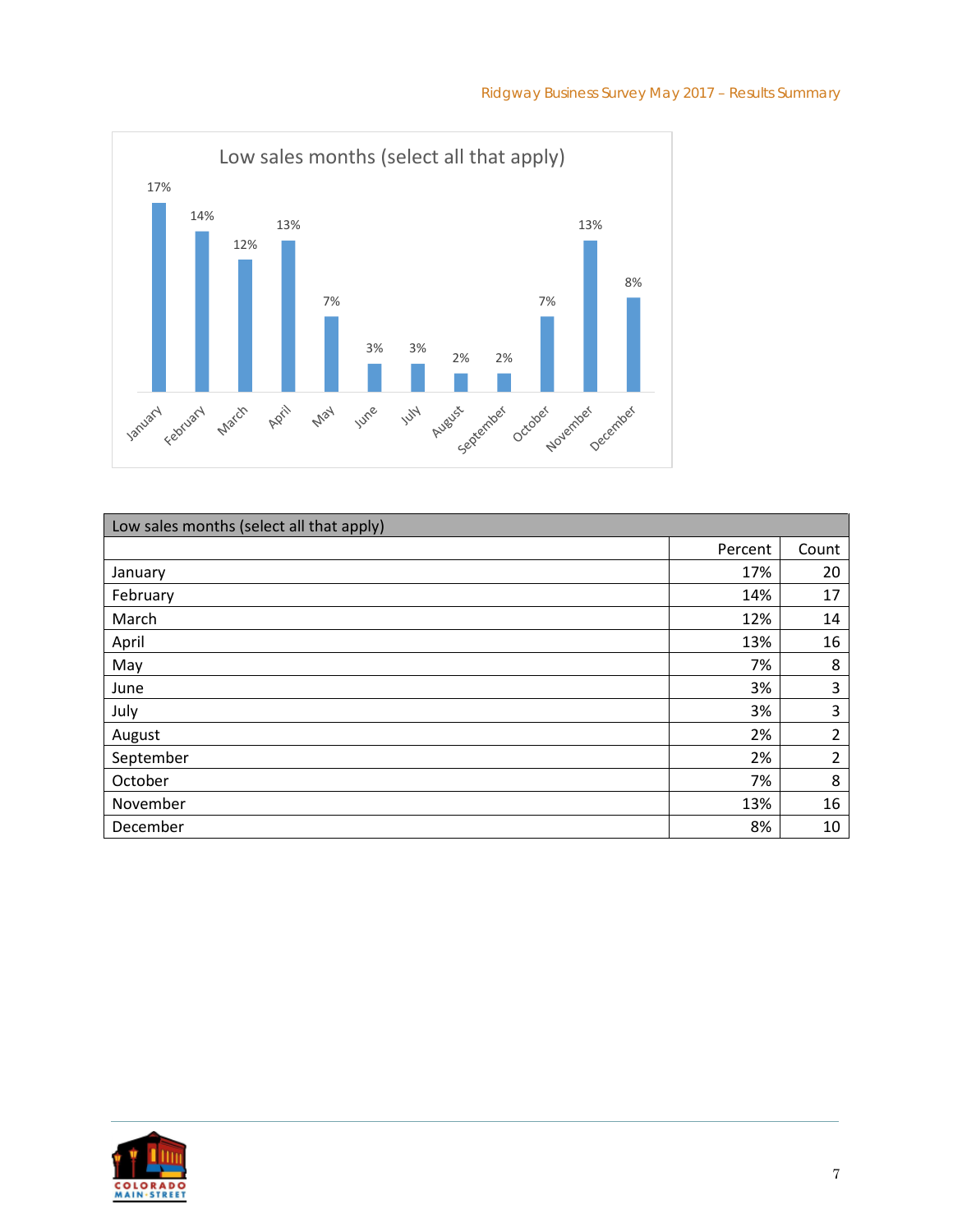

| Days closed (select all that apply) |         |       |
|-------------------------------------|---------|-------|
|                                     | Percent | Count |
| Monday                              | 3%      | ำ     |
| Tuesday                             | 3%      | າ     |
| Wednesday                           | 0%      | 0     |
| Thursday                            | 2%      |       |
| Friday                              | 5%      | 3     |
| Saturday                            | 36%     | 22    |
| Sunday                              | 51%     | 31    |



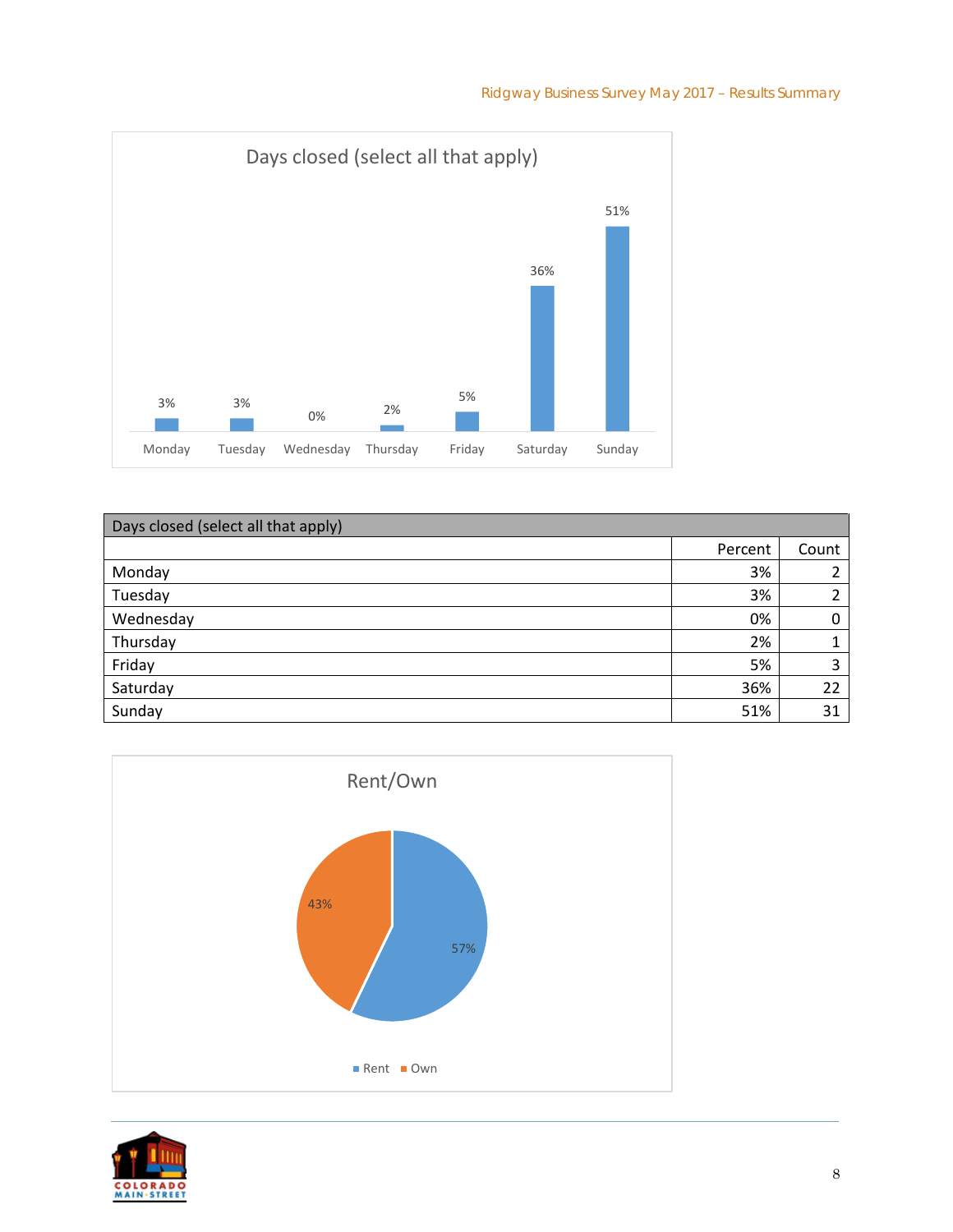| Rent/Own |         |       |
|----------|---------|-------|
|          | Percent | Count |
| Rent     | 57%     | ے ر   |
| Own      | 43%     |       |



| Have you expanded in the last 2-3 years? |         |       |
|------------------------------------------|---------|-------|
|                                          | Percent | Count |
| Yes                                      | 46%     |       |
| No                                       | 54%     |       |

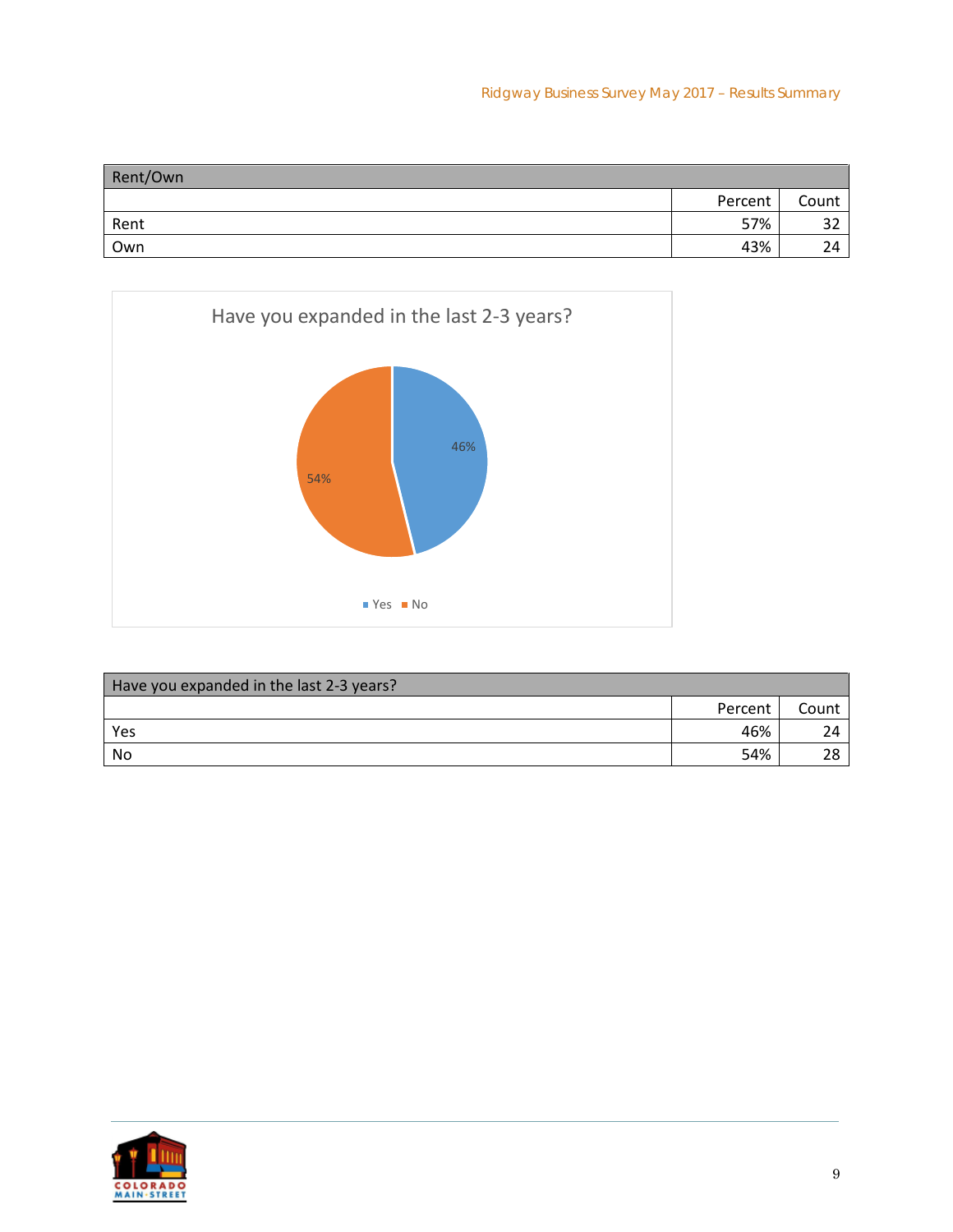

| Which best describes the challenges faced by your business?                     |         |       |
|---------------------------------------------------------------------------------|---------|-------|
|                                                                                 | Percent | Count |
| Access to support services                                                      | 3%      |       |
| Physical design of downtown (i.e. lack of parking, highway corridor, lack of    |         |       |
| pedestrian crossings, etc.)                                                     | 4%      |       |
| Lack of adequate public infrastructure (i.e. signage)                           | 5%      |       |
| Having appropriate space/location                                               | 8%      | 8     |
| Compliance with regulations                                                     | 9%      | 9     |
| Not enough volume of sales                                                      | 13%     | 13    |
| Employment/hiring challenges (i.e. turnover, lack of qualified employees, etc.) | 21%     | 21    |
| Seasonal swings                                                                 | 23%     | 23    |
| No major challenges                                                             | 12%     | 12    |

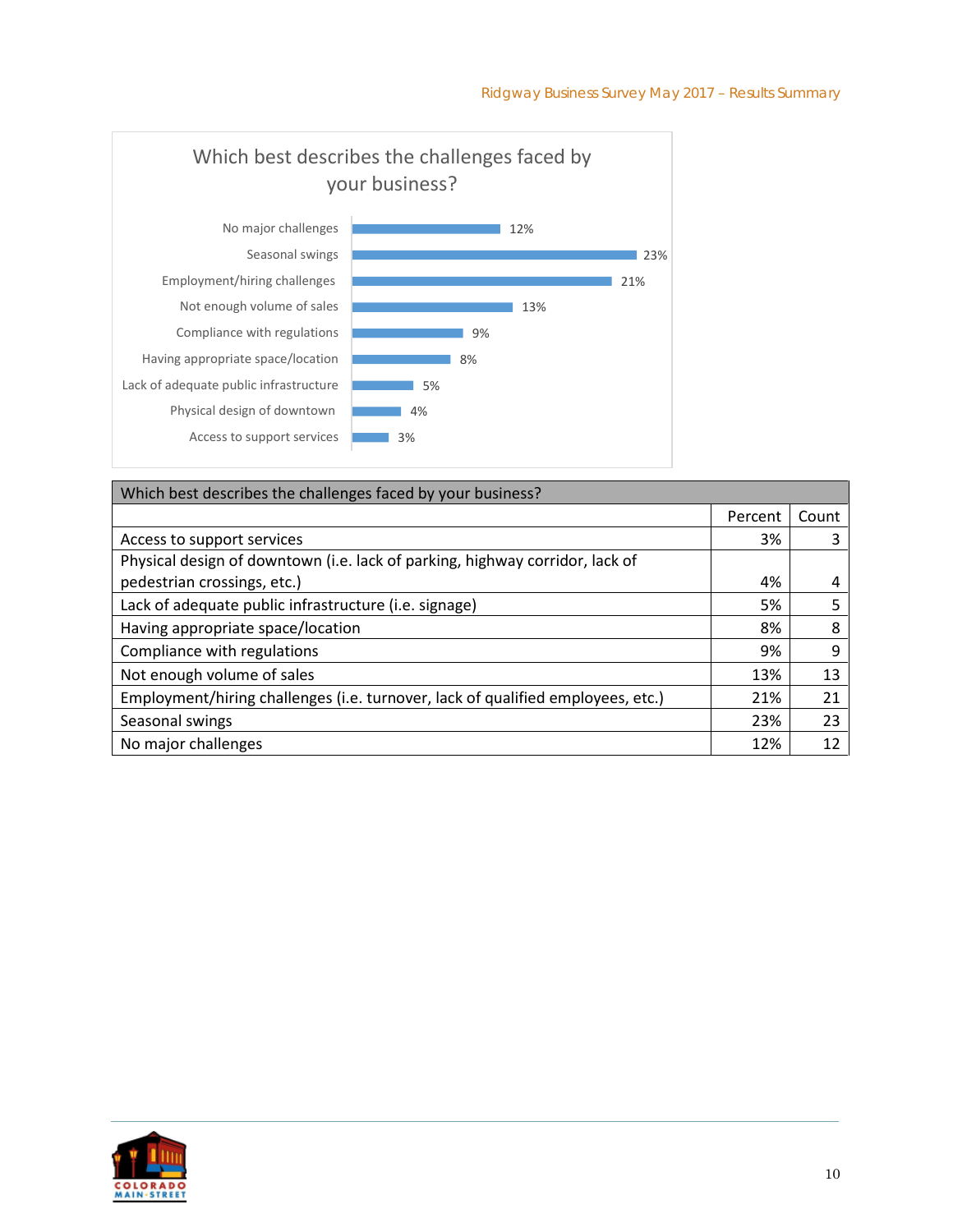

| Which factor do you think has helped your business succeed the most? |         |       |
|----------------------------------------------------------------------|---------|-------|
|                                                                      | Percent | Count |
| Chamber/Economic development organization efforts                    | 2%      |       |
| <b>Business friendly government</b>                                  | 4%      |       |
| Support from other local businesses                                  | 8%      | 11    |
| Lack of competition                                                  | 12%     | 16    |
| Ability to provide more than one service                             | 13%     | 17    |
| Other                                                                | 16%     | 21    |
| Location                                                             | 18%     | 24    |
| Determination to stay in Ridgway                                     | 26%     | 34    |

| Other responses to "Which factor do you think has helped your business succeed the most?" |              |
|-------------------------------------------------------------------------------------------|--------------|
|                                                                                           | Count        |
| Telluride clientele/proximity                                                             | 4            |
| Word of mouth                                                                             | 5            |
| Offering good quality services                                                            | 2            |
| Volunteers                                                                                | 1            |
| Community                                                                                 | 1            |
| Hard work and giving back to the community that supports us.                              | 1            |
| Web                                                                                       | 1            |
| People/local's feedback                                                                   | 1            |
| <b>Donors</b>                                                                             | 1            |
| Reputation                                                                                | 1            |
| My product is price competitive and I offer personal service and customer care.           | 1            |
| Being locals who want to serve other locals                                               | $\mathbf{1}$ |
| Changing times!                                                                           |              |

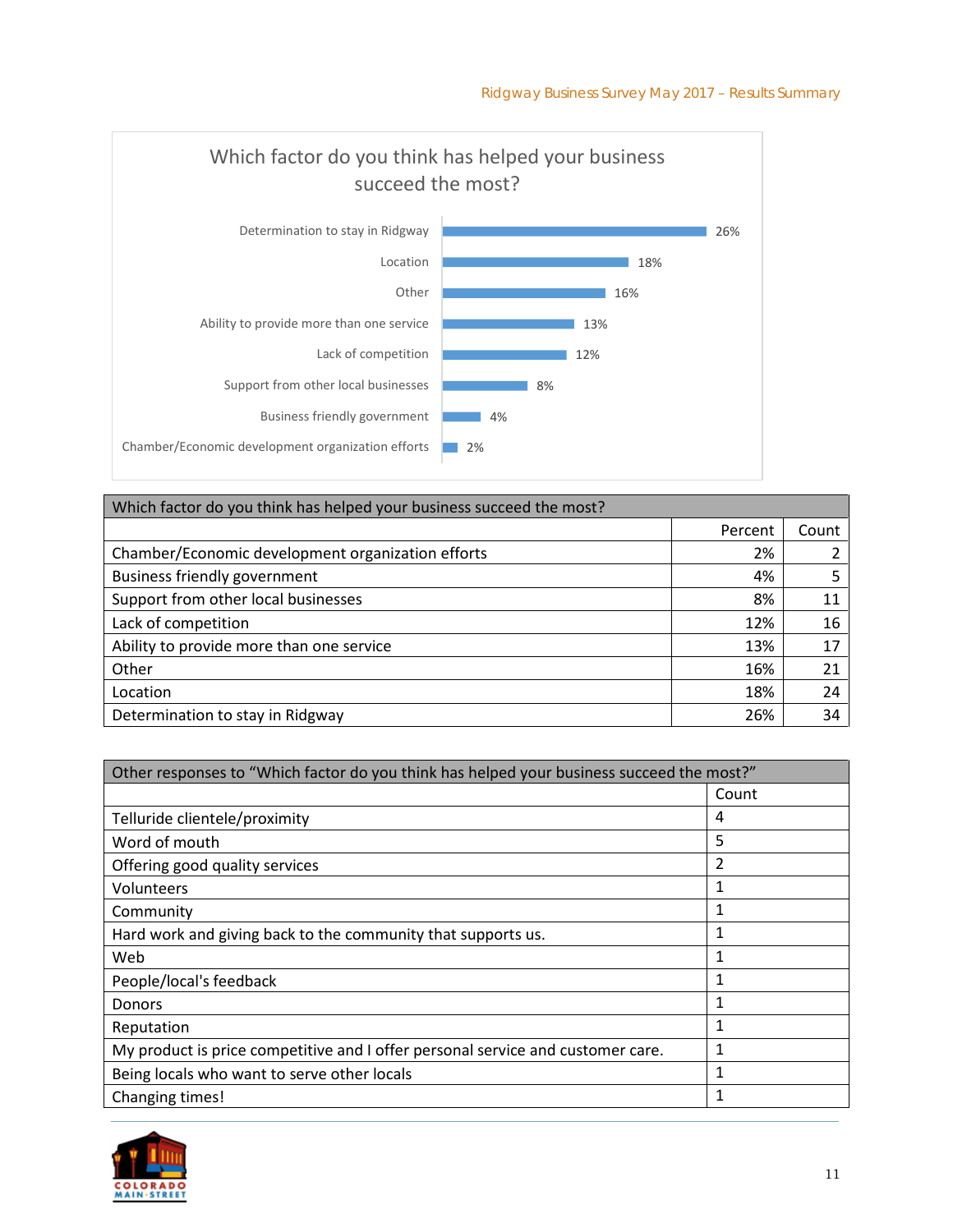| Our design.                                          |  |
|------------------------------------------------------|--|
| Want to retire here                                  |  |
| Strong media presence                                |  |
| An incredibly talented and generous business owner!! |  |

| Major public improvements (RAMP UP Ridgway!) are underway and will be completed<br>soon with new sidewalks, crosswalks, lighting, delineated parking, trees and amenities in |              |
|------------------------------------------------------------------------------------------------------------------------------------------------------------------------------|--------------|
| historic downtown. What other public improvements would enhance your business and                                                                                            |              |
| downtown as a whole? Please be specific.                                                                                                                                     |              |
| <b>Signage related comments</b>                                                                                                                                              |              |
| Better signage, new signage with RAMP UP are not easily seen, larger signs.                                                                                                  | 1            |
| Signs                                                                                                                                                                        | $\mathbf{1}$ |
| Centralized signage, location business map.                                                                                                                                  | $\mathbf{1}$ |
| Signage of businesses located in the industrial park to be seen from highway? No one can                                                                                     | $\mathbf{1}$ |
| see as is                                                                                                                                                                    |              |
| Town of Ridgway signage restrictions are difficult.                                                                                                                          | $\mathbf{1}$ |
| A sign on main street pointing visitors to Clinton street business, there are no signs on<br>Clinton now.                                                                    | $\mathbf{1}$ |
| No directional signage for business off main drag.                                                                                                                           | $\mathbf{1}$ |
| The ability to have lighted signs advertising after hours                                                                                                                    | $\mathbf{1}$ |
| Better connection and draw between main downtown Ridgway and east side of Ridgway                                                                                            | $\mathbf{1}$ |
| (Trail town, Conoco area). Pointing people towards east side of Ridgway (through better                                                                                      |              |
| signage).                                                                                                                                                                    |              |
| Sidewalks, roads and traffic                                                                                                                                                 |              |
| Lighting, sidewalks, overall better traffic flow.                                                                                                                            | 1            |
| Sidewalks throughout town, chip seal roads eventually.                                                                                                                       | $\mathbf{1}$ |
| Sidewalks through town                                                                                                                                                       | 1            |
| more asphalt, more locations                                                                                                                                                 | $\mathbf{1}$ |
| Traffic slowing through town!                                                                                                                                                | $\mathbf{1}$ |
| Patio access at location, more sidewalks to allow outdoor expansion.                                                                                                         | $\mathbf{1}$ |
| More sidewalks to increase tourists to area                                                                                                                                  | $\mathbf{1}$ |
| Pave roads and trails further out. Trail connectivity, bike and trail walk.                                                                                                  | $\mathbf{1}$ |
| Clear safe sidewalks, pretty good as it is.                                                                                                                                  | $\mathbf{1}$ |
| Put more noticeable signage to Rollans Park, put that park on a map at Harwell park                                                                                          | $\mathbf{1}$ |
| extend the trail between Rollans park to connect to the trail at the bridge near                                                                                             |              |
| SMPAextend riverside trail to the south of sherman st bridgepublic access tv station to                                                                                      |              |
| lend out equipment, train local businesses on video production, and provide affordable                                                                                       |              |
| services                                                                                                                                                                     |              |
| Paving entire town, it is silly to just have only a few streets paved.                                                                                                       | $\mathbf{1}$ |
| <b>Parking</b>                                                                                                                                                               |              |
| Parking                                                                                                                                                                      | 4            |
| Improved parking and increased handicapped parking.                                                                                                                          | $\mathbf{1}$ |
| PARKING! We gained 0 parking with streetscape and with space to create coming to our                                                                                         | $\mathbf{1}$ |

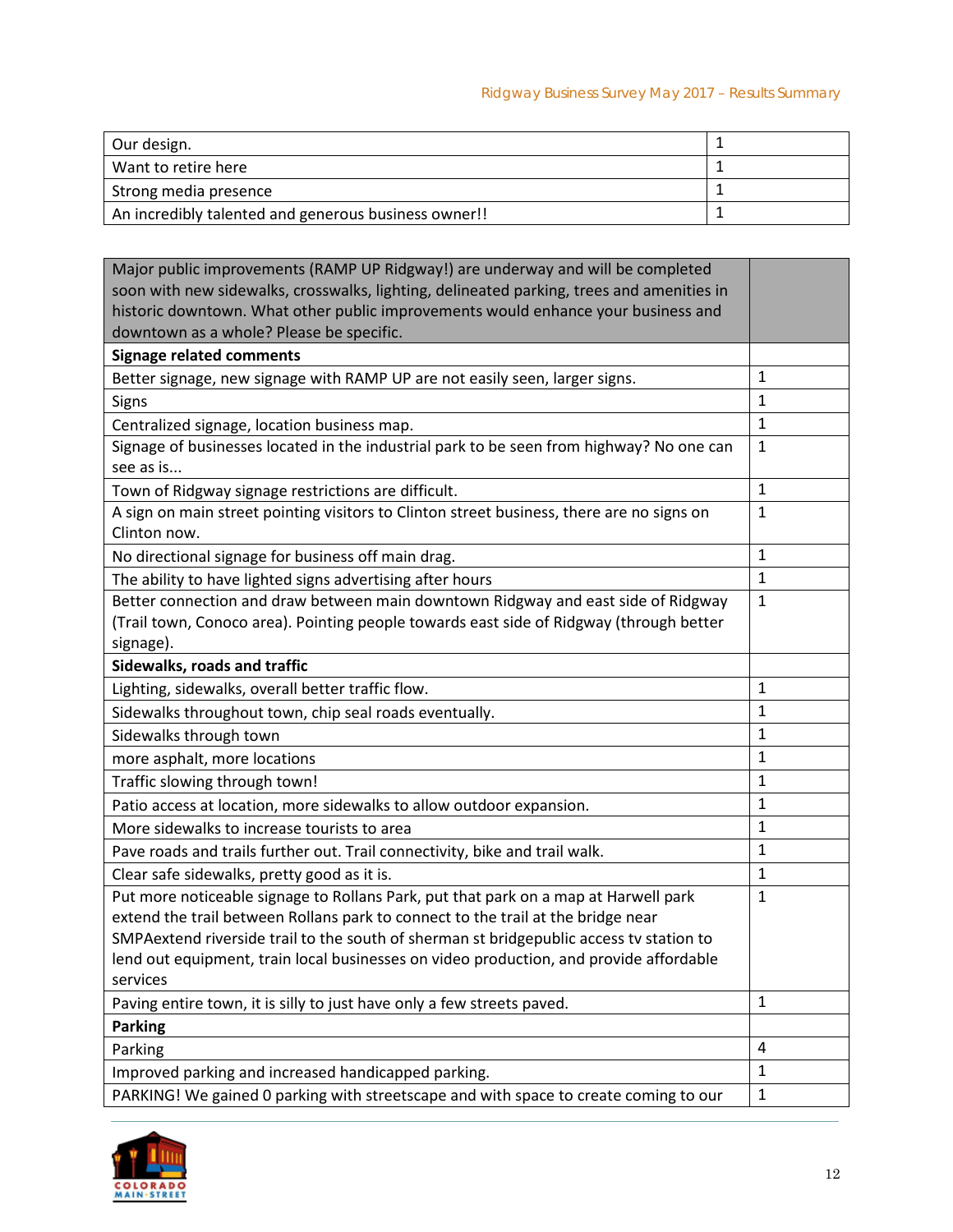| only parking- we are at a serious loss! Town should be as flexible as possible (with lighting)                                                                                                                                                                                                                                                                             |              |
|----------------------------------------------------------------------------------------------------------------------------------------------------------------------------------------------------------------------------------------------------------------------------------------------------------------------------------------------------------------------------|--------------|
| to encourage business success!                                                                                                                                                                                                                                                                                                                                             |              |
| Increased RV parking with good signage, increased summer traffic is common.                                                                                                                                                                                                                                                                                                | $\mathbf{1}$ |
| <b>Affordable Housing</b>                                                                                                                                                                                                                                                                                                                                                  |              |
| Workforce housing, commute, 2 employees live in Ridgway                                                                                                                                                                                                                                                                                                                    | $\mathbf{1}$ |
| Lack of affordable housing for employees. Ridgway also needs a recreation/fitness center.                                                                                                                                                                                                                                                                                  | $\mathbf{1}$ |
| Affordable housing. Tourist season takes care of itself. It's why downtown Ridgway can<br>exist AT ALL. It's the door not opening enough off season that is the challenge. I have seen<br>too many families move away in the last 6 months, unable to find affordable housing as<br>former leases came I send points. Entrance to town at 550/62 crossroad signage is bad. | $\mathbf{1}$ |
| Every year I speak to people who have passed by us for years thinking Ridgway was just a                                                                                                                                                                                                                                                                                   |              |
| 550 crossroad. (See more in comments)                                                                                                                                                                                                                                                                                                                                      |              |
| <b>Other</b>                                                                                                                                                                                                                                                                                                                                                               |              |
| lighting                                                                                                                                                                                                                                                                                                                                                                   | $\mathbf{1}$ |
| Public transportation                                                                                                                                                                                                                                                                                                                                                      | $\mathbf{1}$ |
| Better-timed construction and improvements not in peak-season, leads to loss of sales<br>and income for main street businesses/                                                                                                                                                                                                                                            | $\mathbf{1}$ |
|                                                                                                                                                                                                                                                                                                                                                                            |              |
| Public awareness, but this is not up to the city.                                                                                                                                                                                                                                                                                                                          | $\mathbf{1}$ |
| More benches along sidewalks to make the area more inviting                                                                                                                                                                                                                                                                                                                | $\mathbf{1}$ |
| Marketing                                                                                                                                                                                                                                                                                                                                                                  | $\mathbf{1}$ |
| Improvements focused on downtown- not on town as a whole.                                                                                                                                                                                                                                                                                                                  | $\mathbf{1}$ |
| High speed internet!                                                                                                                                                                                                                                                                                                                                                       | $\mathbf{1}$ |
| Landscaping, visual curb appeal, keep grass green and clean, weed overgrowth, strict<br>lighting regulations.                                                                                                                                                                                                                                                              | $\mathbf{1}$ |



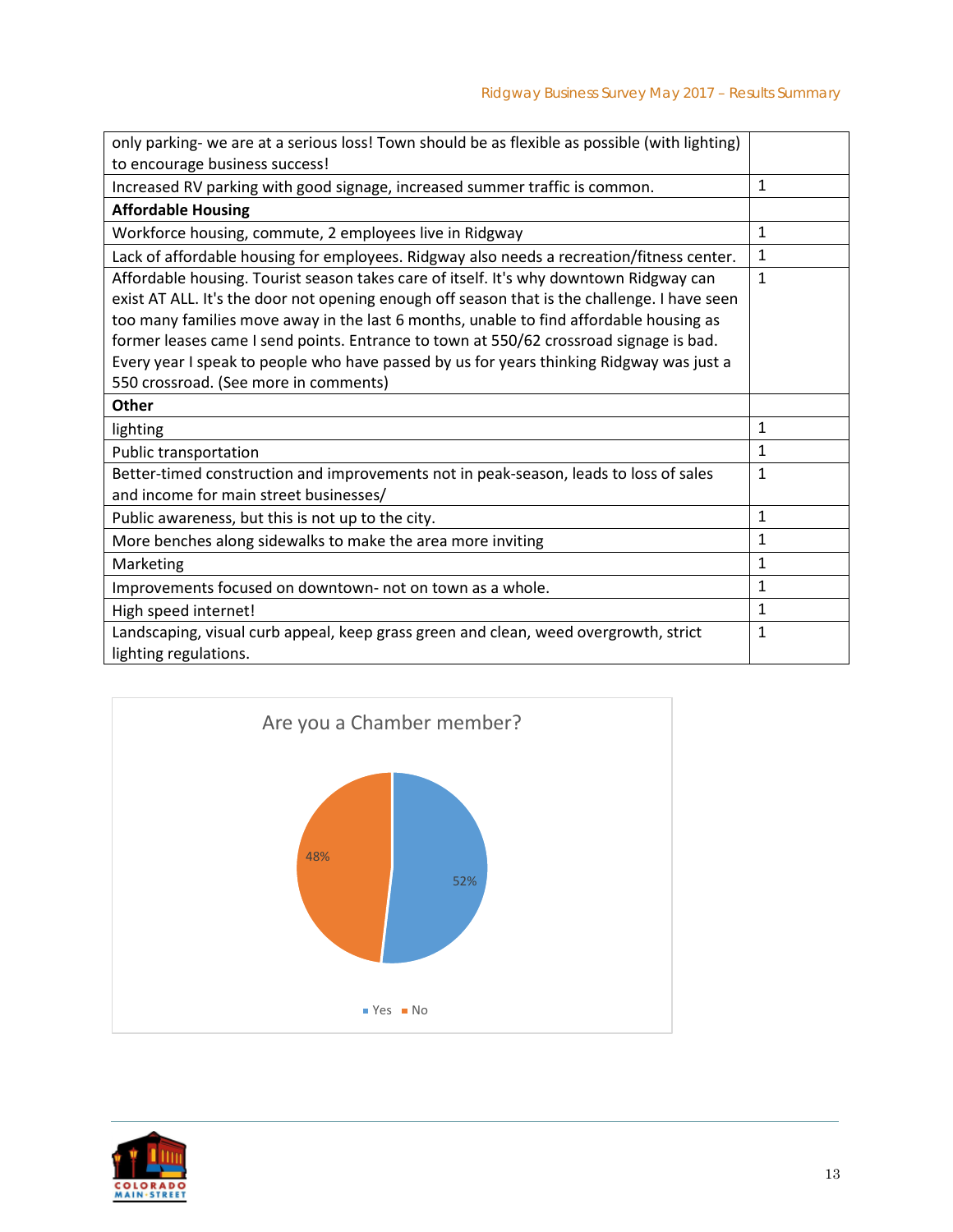Ridgway Business Survey May 2017 – Results Summary

| Are you a Chamber member? |         |       |
|---------------------------|---------|-------|
|                           | Percent | Count |
| Yes                       | 52%     |       |
| No                        | 48%     |       |



| Have you used services or resources offered by the Colorado Small Business Development center? |         |       |
|------------------------------------------------------------------------------------------------|---------|-------|
|                                                                                                | Percent | Count |
| Yes                                                                                            | 21%     |       |
| No                                                                                             | 65%     | 34    |
| I don't know                                                                                   | 13%     |       |

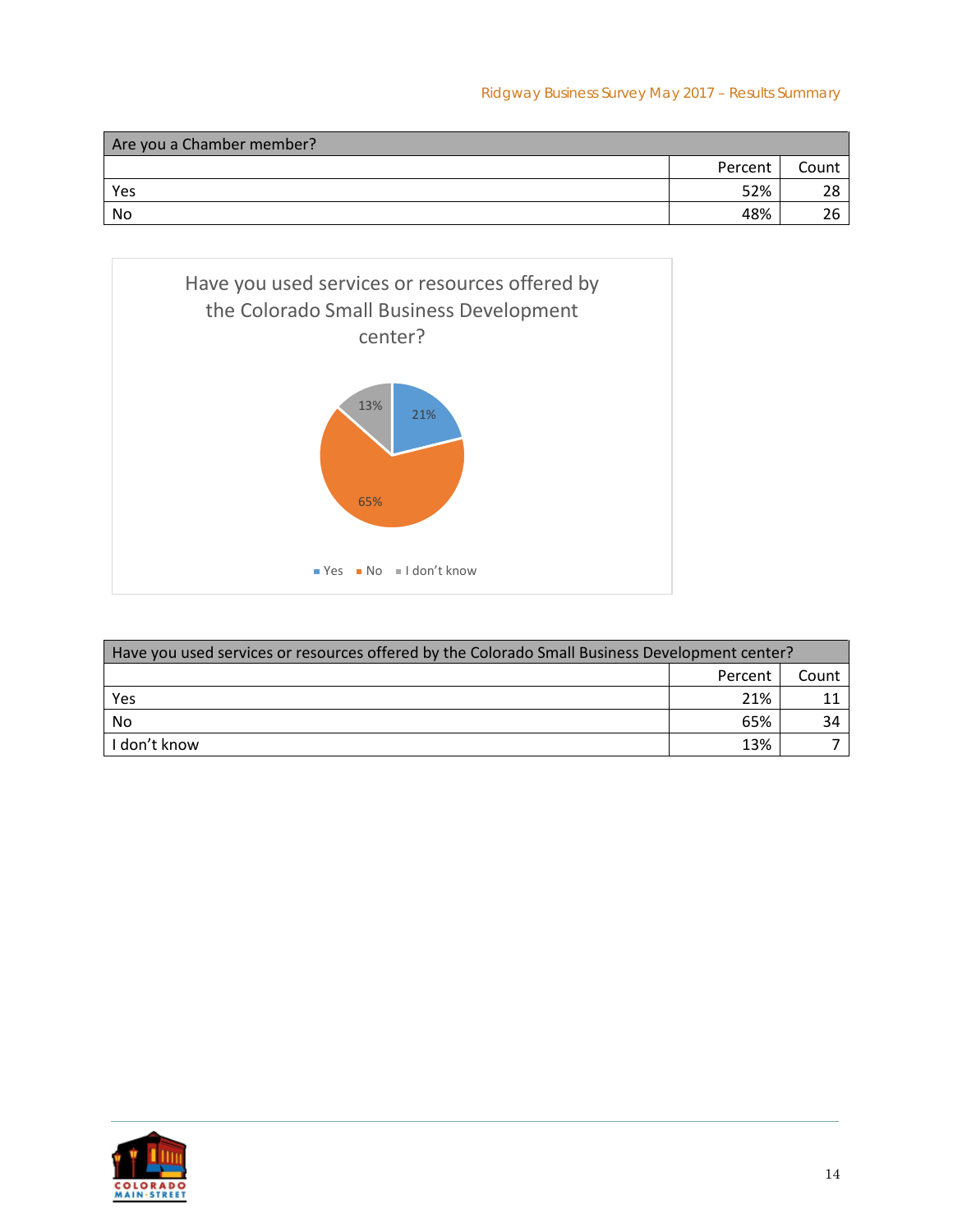

| What types of commercial development do you think would enhance your business and downtown as a<br>whole? |         |       |
|-----------------------------------------------------------------------------------------------------------|---------|-------|
|                                                                                                           | Percent | Count |
| Restaurants/bars                                                                                          | 15%     | 19    |
| <b>Entertainment venues</b>                                                                               | 13%     | 16    |
| Office/professional                                                                                       | 12%     | 15    |
| Retail                                                                                                    | 17%     | 21    |
| Lodging                                                                                                   | 23%     | 28    |
| Other                                                                                                     | 20%     | 24    |



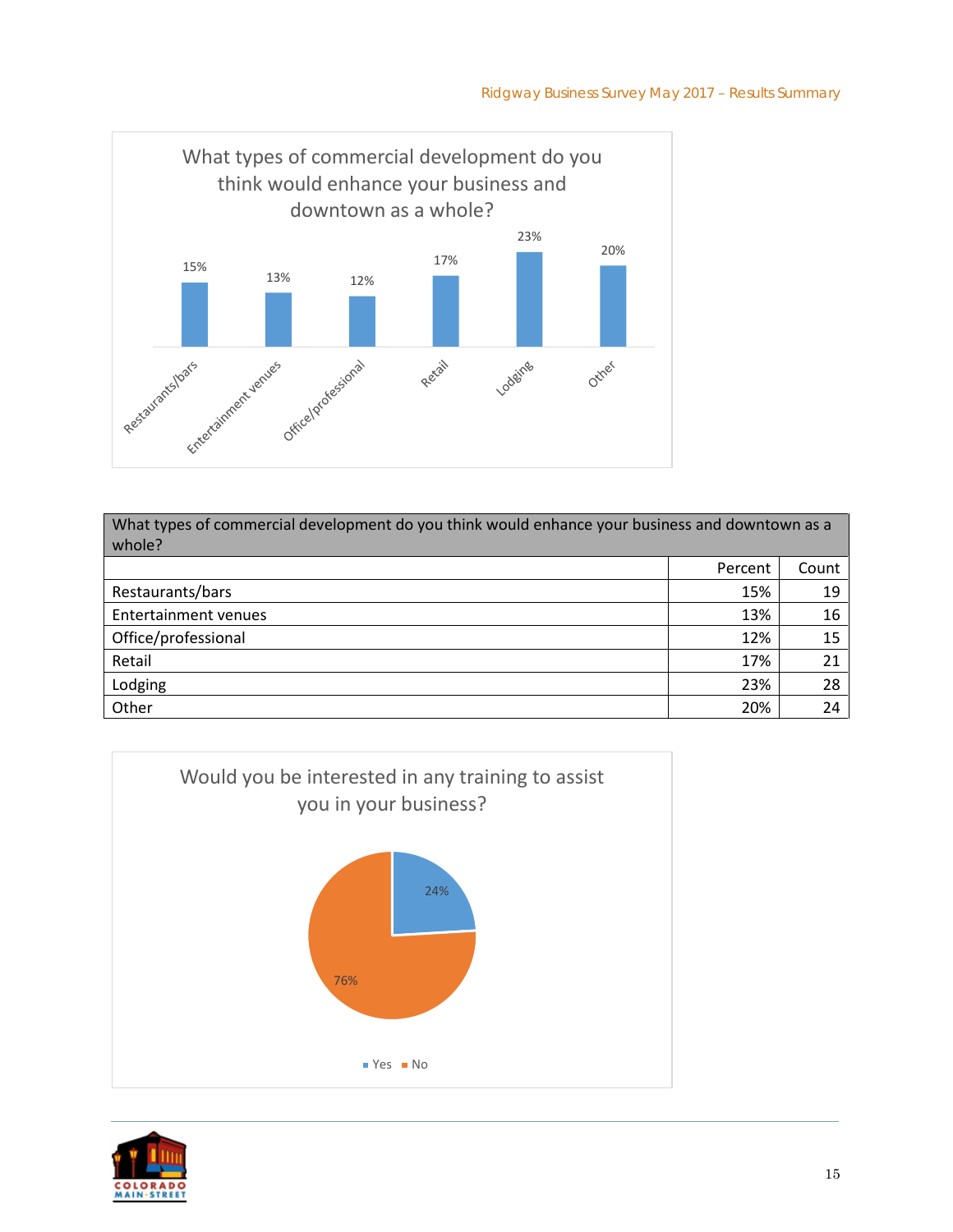| Would you be interested in any training to assist you in your business? |         |       |
|-------------------------------------------------------------------------|---------|-------|
|                                                                         | Percent | Count |
| Yes                                                                     | 24%     |       |
| No                                                                      | 76%     |       |



| Does this building have any of the following features? (select all that apply) |       |
|--------------------------------------------------------------------------------|-------|
|                                                                                | Count |
| Ramps                                                                          |       |
| Elevators                                                                      |       |



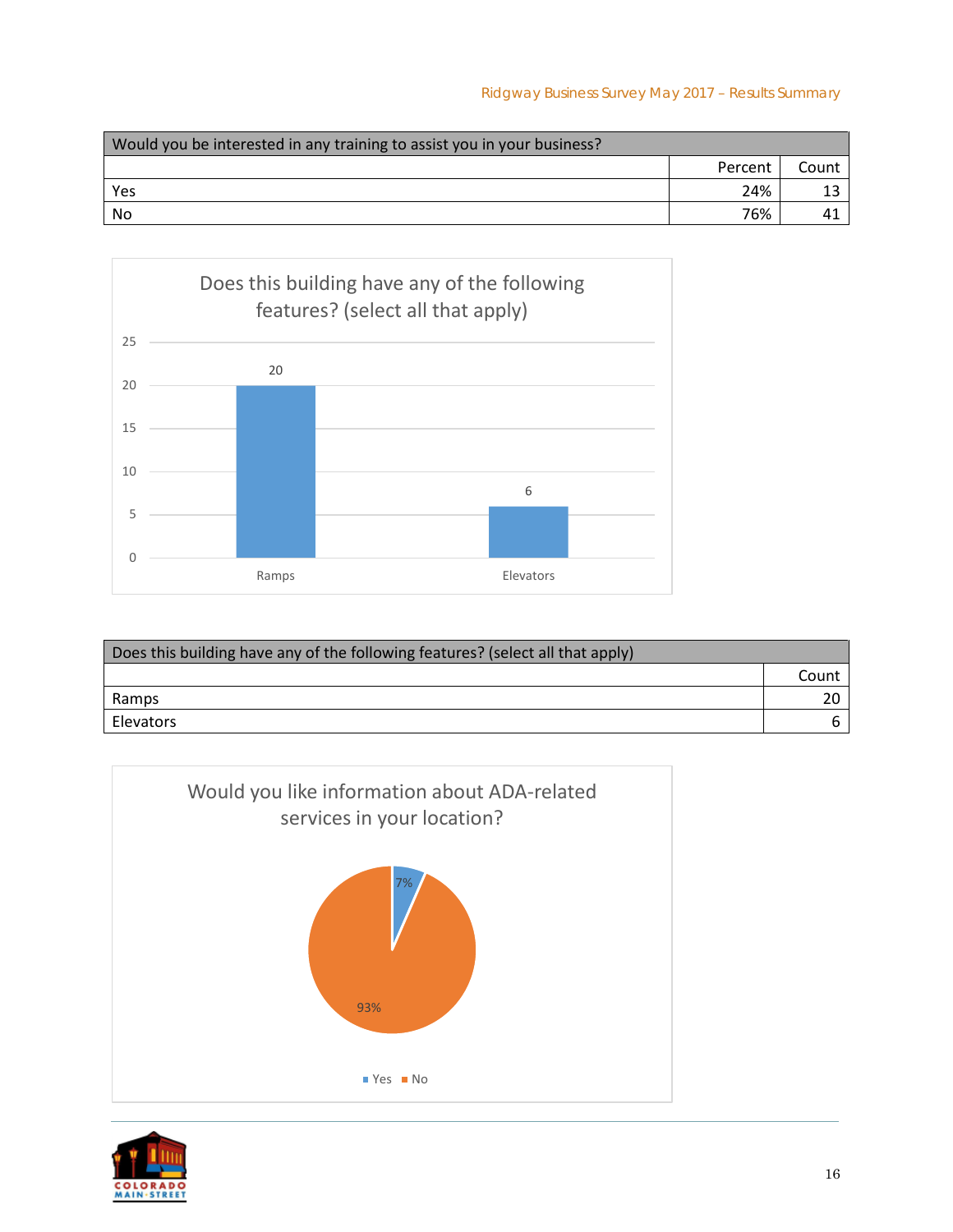| Would you like information about ADA-related services in your location? |         |       |
|-------------------------------------------------------------------------|---------|-------|
|                                                                         | Percent | Count |
| Yes                                                                     | 7%      |       |
| No                                                                      | 93%     |       |



| Rate the following communication services in your location: |         |              |            |                |                       |
|-------------------------------------------------------------|---------|--------------|------------|----------------|-----------------------|
|                                                             | Good(3) | Adequate (2) | Poor $(1)$ | None $(0)$     | <b>Average Rating</b> |
|                                                             | 14      | 26           | 14         | 2              |                       |
| Internet                                                    | (25%)   | (46%)        | (25%)      | (4%)           | $\mathfrak z$         |
|                                                             | 23      | 23           |            | 10             |                       |
| Landline phone                                              | (40%)   | (40%)        | (2%)       | (18%)          | 1.5                   |
|                                                             | 26      | 27           | 2          | $\mathfrak{p}$ |                       |
| Cell phone                                                  | (46%)   | (47%)        | (4%)       | (4%)           | 1.6                   |
|                                                             | 5       | 10           | 3          | 39             |                       |
| Cable                                                       | (9%)    | (18%)        | (5%)       | (68%)          | 1.9                   |

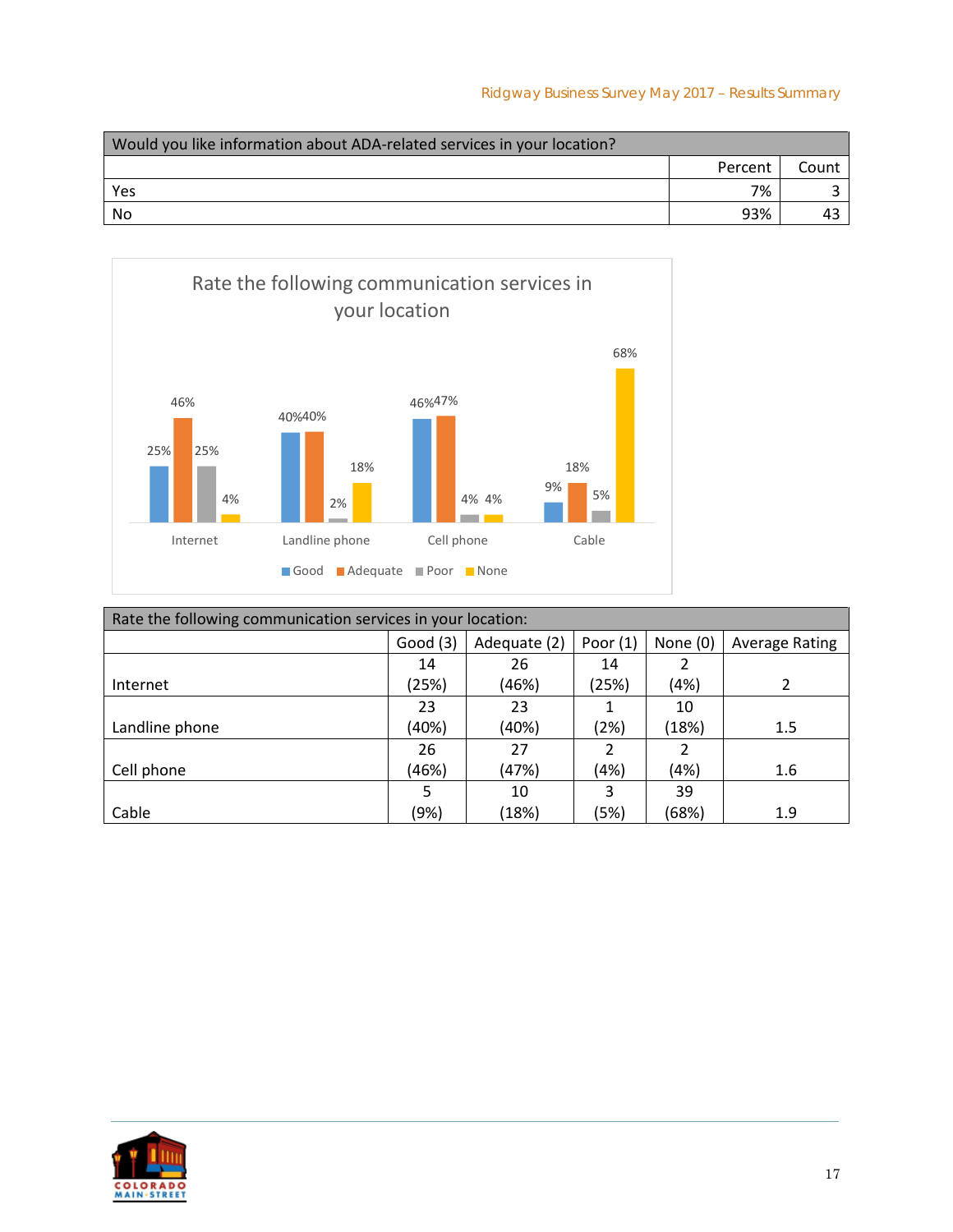

| If one or more local internet providers were to provide reliable fiber internet service at a comparable |     |    |  |
|---------------------------------------------------------------------------------------------------------|-----|----|--|
| price to your current provider, would you use their service over your current internet provider?        |     |    |  |
| Yes                                                                                                     | 80% | 41 |  |
| No                                                                                                      | 20% |    |  |



| If there was an expense for the installation of fiber internet to your business, would you prefer an up- |     |    |  |
|----------------------------------------------------------------------------------------------------------|-----|----|--|
| front installation cost with lower monthly fees or higher monthly charges to cover the cost?             |     |    |  |
| Higher up front cost                                                                                     | 66% | つに |  |
| Higher monthly cost                                                                                      | 26% | 10 |  |
| n/a                                                                                                      | 8%  |    |  |

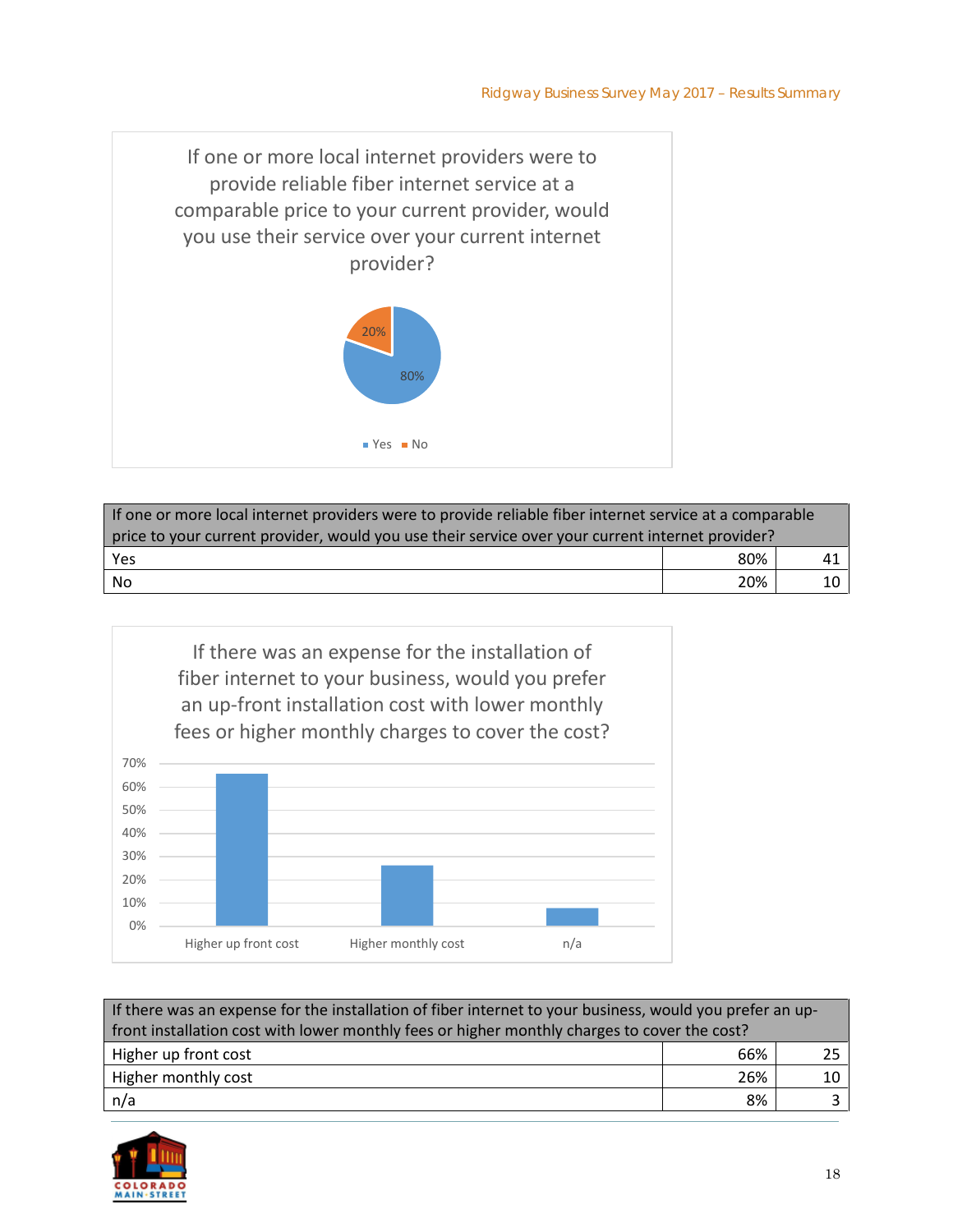

| Is there any portion of your building underutilized? |     |  |
|------------------------------------------------------|-----|--|
| Yes                                                  | 16% |  |
| No                                                   | 84% |  |



| If currently underutilized, could you accommodate the following: |     |  |
|------------------------------------------------------------------|-----|--|
| Expansion of existing uses                                       | 13% |  |
| Use from another/new business                                    | 50% |  |
| <b>Other</b>                                                     | 38% |  |

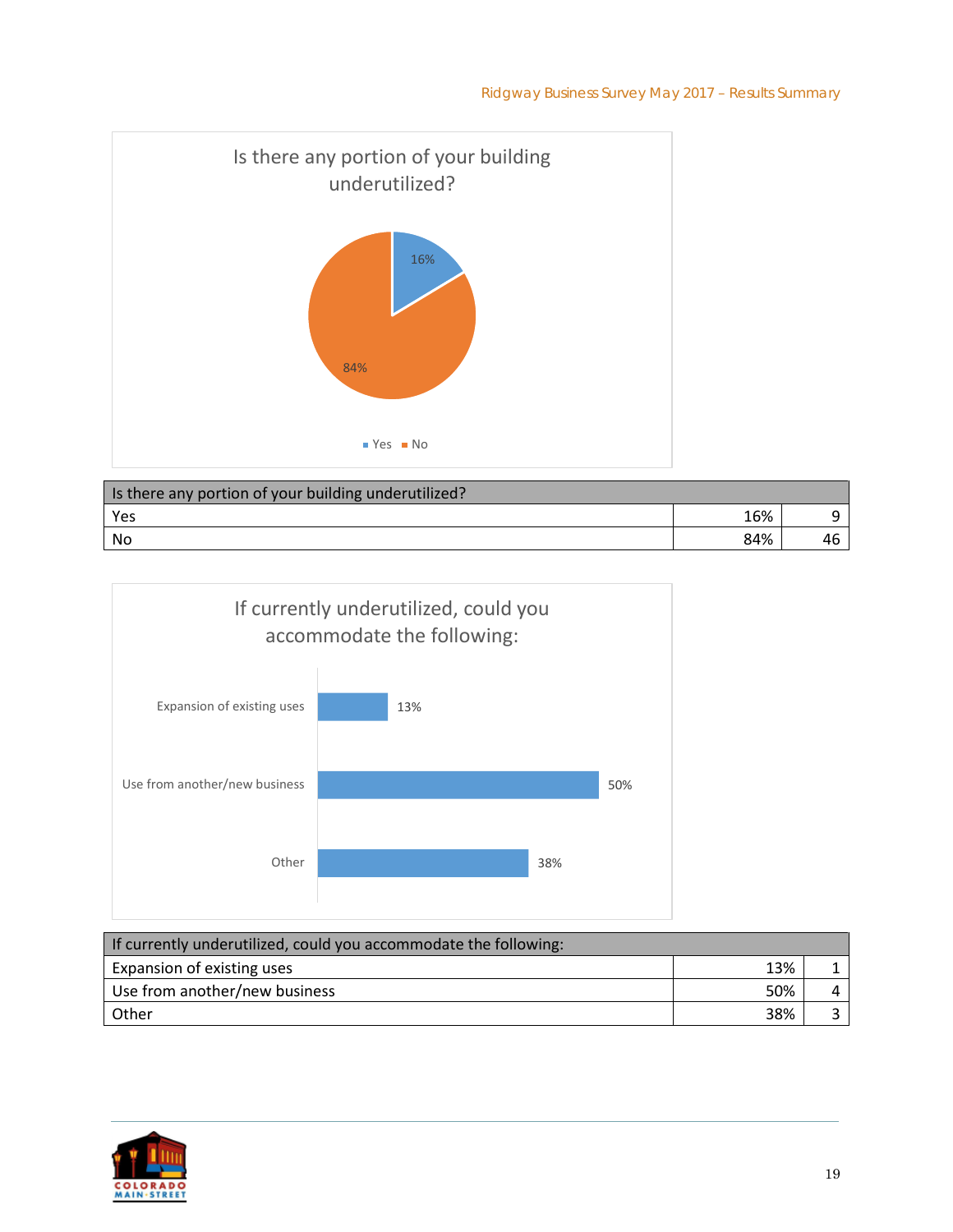

| Have you or the landlord made improvements to the building in the past 5 years? |         |       |  |
|---------------------------------------------------------------------------------|---------|-------|--|
|                                                                                 | Percent | Count |  |
| Yes                                                                             | 64%     |       |  |
| No                                                                              | 34%     |       |  |
| Not sure                                                                        | 2%      |       |  |

| How many off-street parking spaces does your business have? (Open ended response) |                |  |
|-----------------------------------------------------------------------------------|----------------|--|
| Number of parking spaces                                                          | Count          |  |
| 0                                                                                 | 9              |  |
| 1                                                                                 | 0              |  |
| $\overline{2}$                                                                    | 7              |  |
| 3                                                                                 | 3              |  |
| 4                                                                                 | 3              |  |
| 5                                                                                 | 1              |  |
| 6                                                                                 | $\overline{2}$ |  |
| 7                                                                                 | 4              |  |
| 8                                                                                 | 1              |  |
| 9                                                                                 | 1              |  |
| 10                                                                                | 1              |  |
| 11                                                                                | 0              |  |
| 12                                                                                | $\overline{2}$ |  |
| 13                                                                                | 0              |  |
| 14                                                                                | 1              |  |
| 15                                                                                | $\overline{2}$ |  |
| 24                                                                                | 1              |  |
| 30                                                                                | 1              |  |
| 175                                                                               | 1              |  |

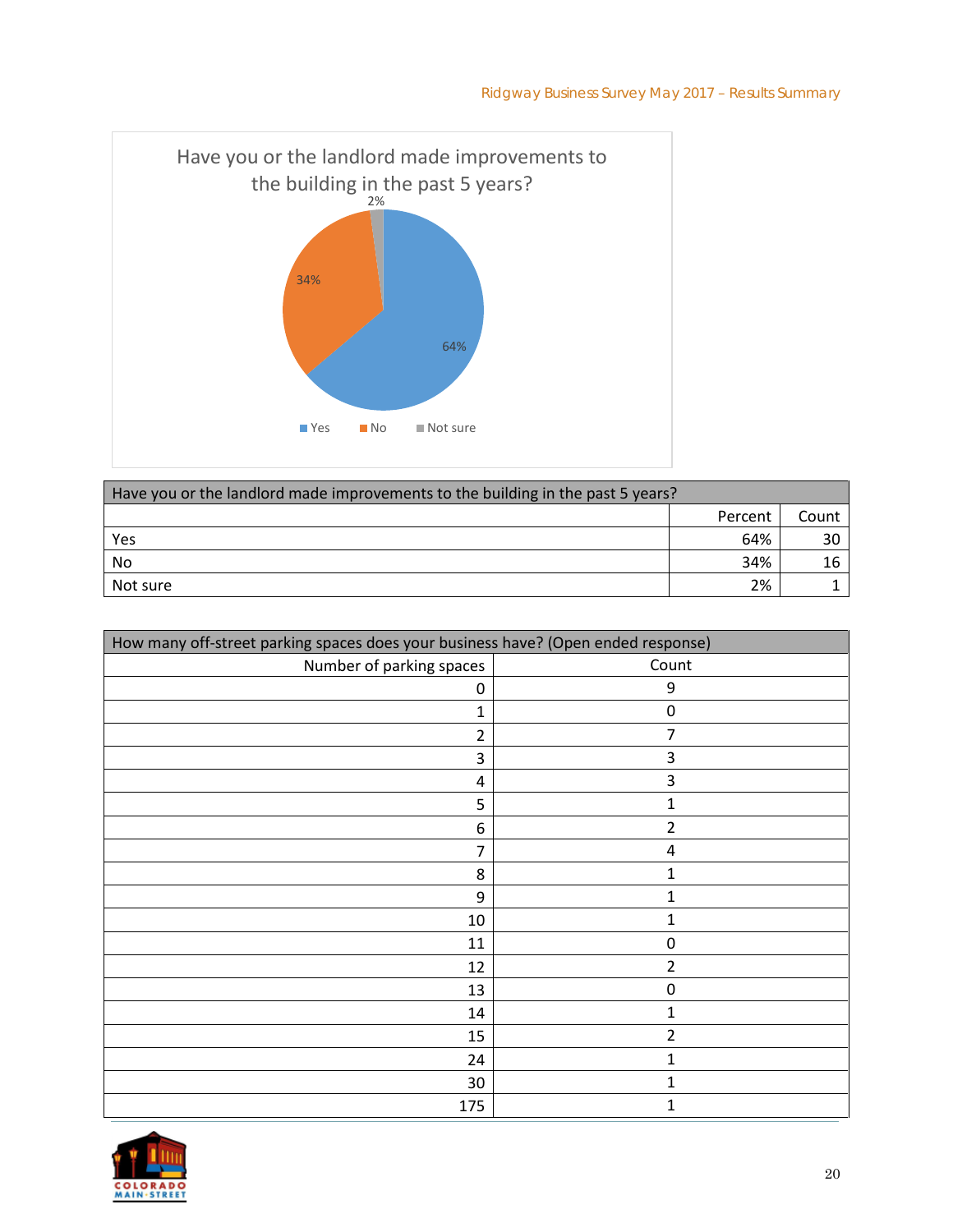## Ridgway Business Survey May 2017 – Results Summary

| Other response        |  |
|-----------------------|--|
| Numerous              |  |
| Parking lot           |  |
| Shared lot            |  |
| Shared parking lot    |  |
| Street and cul-de-sac |  |

| Number of dedicated employee parking spaces |       |  |  |
|---------------------------------------------|-------|--|--|
| Number of dedicated spaces                  | Count |  |  |
|                                             | 24    |  |  |
|                                             |       |  |  |
|                                             |       |  |  |
| 4                                           |       |  |  |
| n                                           |       |  |  |
|                                             |       |  |  |

| Where do employees typically park?      |              |  |
|-----------------------------------------|--------------|--|
|                                         | Count        |  |
| Anywhere/Wherever possible              | 11           |  |
| On street                               | 9            |  |
| Parking lot                             | 7            |  |
| Shared lot                              | 2            |  |
| On property                             | 3            |  |
| In back                                 | 1            |  |
| Public parking                          | 1            |  |
| Outback                                 | 1            |  |
| At office/ on the job site              | 1            |  |
| Next to bank                            | $\mathbf{1}$ |  |
| In front of building                    | 1            |  |
| South end of building                   | 1            |  |
| Town park                               | 1            |  |
| Along the building                      | 1            |  |
| East side of building                   | 1            |  |
| In front of building and on Cora Street | 1            |  |
| Off street in front of building         | 1            |  |
| At event center                         | 1            |  |
| Across from our building                | 1            |  |
| Out front on Liddell                    | 1            |  |